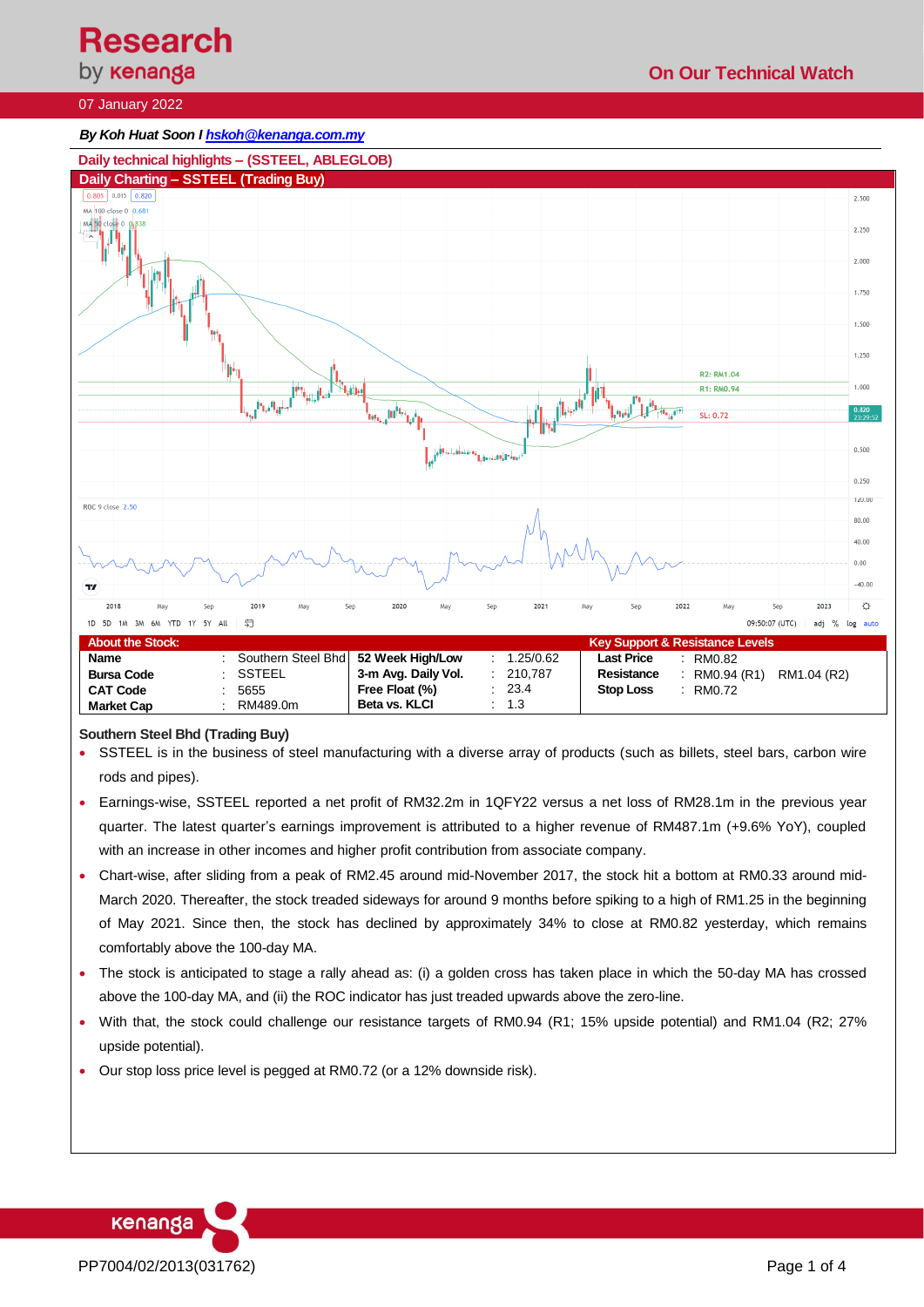# **On Our Technical Watch**

#### 07 January 2022



## **Able Global Bhd (Trading Buy)**

- Chart-wise, ABLEGLOB's stock has advanced 55% to RM1.60 in end April 2019 from a low of RM1.03 in the beginning of January 2019. Since then, the stock has retraced and treaded sideways for 7 months before reaching a higher high of RM1.90 in mid-February 2020.
- Thereafter, the stock plunged 48% to RM0.98 in mid-March 2020 before reaching a new high of RM2.08 towards the end of December 2020, only to decline again (by 20%) from its peak to close at RM1.66 yesterday.
- A technical rebound may be on the cards as the MACD line is on the verge of crossing above the signal line.
- In addition, the stock is treading above the 200-day EMA (since the beginning of April 2020), signalling that the stock is in a long-term uptrend pattern.
- Riding on the positive momentum, ABLEGLOB shares could climb towards our resistance thresholds of RM1.86 (R1) and RM1.95 (R2), which represent upside potentials of 12% and 17%, respectively.
- We have placed our stop loss at RM1.48, which represents a downside risk of 11%.
- ABLEGLOB's core business encompasses 2 key segments, namely: (i) speciality metal packaging division, and (ii) food and beverage division.
- In its most recent financial reporting quarter, the group registered a net profit of RM8.8m in 3QFY21 (-23% QoQ), mainly dragged down by lower sales. This then brought its 9MFY21's net profit to RM29.7m (-5% YoY).

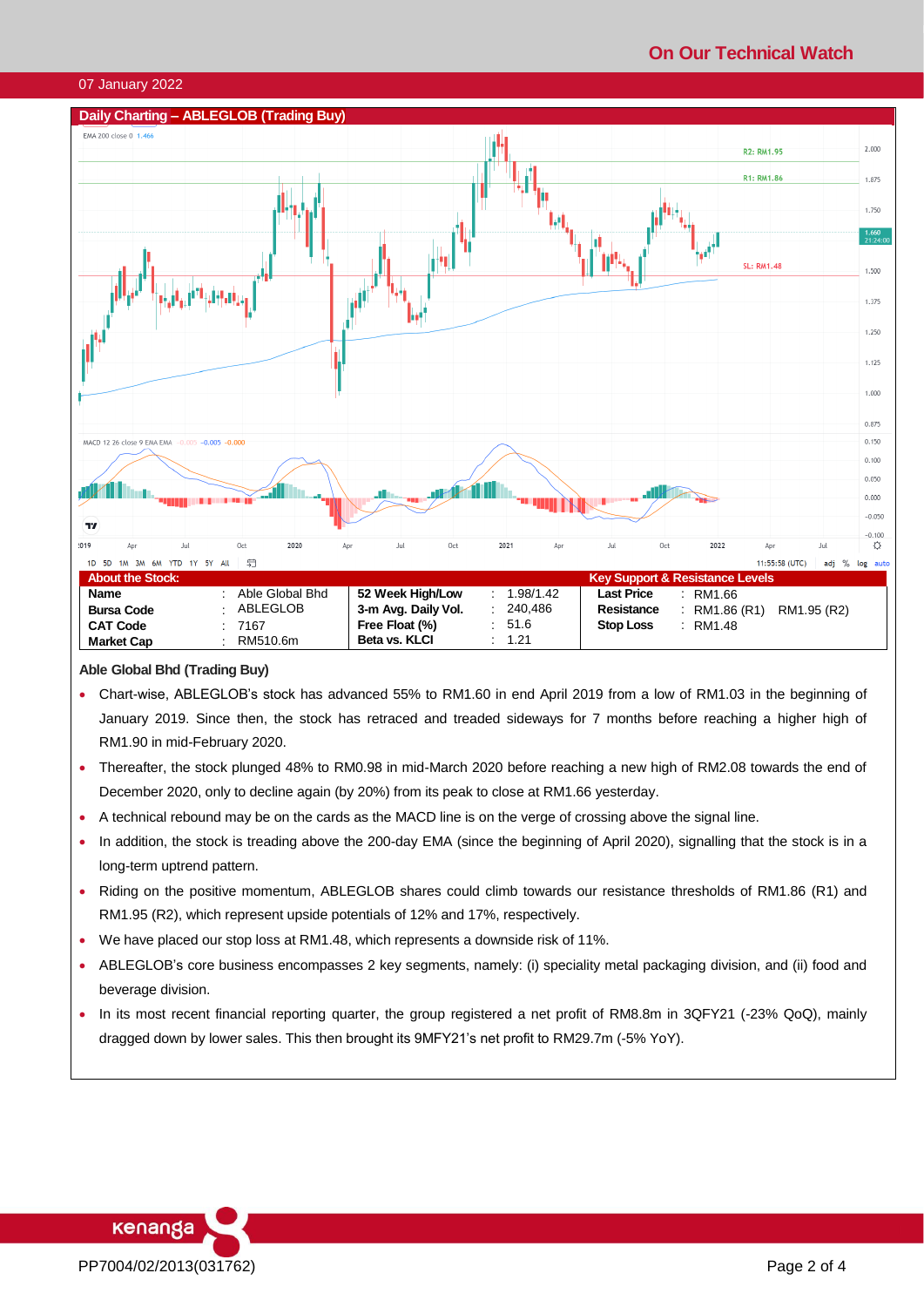## 07 January 2022

## **STOCK CALL MONITOR\***

| <b>Stock Name</b>                 | <b>Issue Date</b><br>(ID) | Rating                              | Price @ ID | <b>Target Price</b><br>(TP) | <b>Stop Loss</b><br>Price (SL) | <b>Upside</b><br>Potential @<br>ID | <b>Downside</b><br>Risk @ ID | <b>Risk to</b><br><b>Reward</b><br><b>Ratio</b> | <b>Highest</b><br><b>Price</b><br>since ID | owest Price<br>since ID | <b>Last Price</b> | Status <sup>^</sup> | <b>Date Status</b><br><b>Fulfilled</b> |
|-----------------------------------|---------------------------|-------------------------------------|------------|-----------------------------|--------------------------------|------------------------------------|------------------------------|-------------------------------------------------|--------------------------------------------|-------------------------|-------------------|---------------------|----------------------------------------|
|                                   |                           |                                     | <b>RM</b>  | <b>RM</b>                   | <b>RM</b>                      | %                                  | $\%$                         |                                                 | <b>RM</b>                                  | <b>RM</b>               | <b>RM</b>         |                     |                                        |
| <b>TALIWORKS CORP BHD</b>         |                           | $\overline{7/1}$ 2/2021 Trading Buy | 0.84       | 0.91                        | 0.77                           | 9%                                 | $-8%$                        | 1.15x                                           | 0.90                                       | 0.83                    | 0.89              | Open                |                                        |
| YTL POWER INTERNATIONAL BHD       |                           | 7/12/2021 Trading Buy               | 0.61       | 0.68                        | 0.56                           | 11%                                | $-8%$                        | 1.40x                                           | 0.64                                       | 0.60                    | 0.63              | Open                |                                        |
| <b>MALAKOFF CORP BHD</b>          |                           | 8/12/2021 Trading Buy               | 0.74       | 0.80                        | 0.68                           | 9%                                 | $-7%$                        | 1.18x                                           | 0.77                                       | 0.7'                    | 0.75              | Open                |                                        |
| TSH RESOURCES BHD                 |                           | 8/12/2021 Trading Buy               | 1.06       | 1.18                        | 0.95                           | 11%                                | $-10%$                       | 1.09x                                           | 1.15                                       | 1.02                    | 1.11              | Open                |                                        |
| <b>GAMUDA BHD</b>                 |                           | 9/12/2021 Trading Buy               | 2.92       | 3.29                        | 2.60                           | 13%                                | $-11%$                       | 1.16x                                           | 3.00                                       | 2.81                    | 2.92              | Open                |                                        |
| HIBISCUS PETROLEUM BHD            |                           | 9/12/2021 Trading Buy               | 0.75       | 0.87                        | 0.67                           | 16%                                | $-10%$                       | 1.57x                                           | 0.85                                       | 0.72                    | 0.82              | Open                |                                        |
| FM GLOBAL LOGISTICS HOLDINGS      |                           | 10/12/2021 Trading Buy              | 0.87       | 0.97                        | 0.77                           | 12%                                | $-11%$                       | 1.11x                                           | 0.92                                       | 0.84                    | 0.89              | Open                |                                        |
| ECONPILE HOLDINGS BHD             |                           | 10/12/2021 Trading Buy              | 0.33       | 0.38                        | 0.29                           | 14%                                | $-12%$                       | 1.13x                                           | 0.35                                       | 0.31                    | 0.34              | Open                |                                        |
| MALAYSIAN BULK CARRIERS BHD       |                           | 14/12/2021 Trading Buy              | 0.51       | 0.60                        | 0.43                           | 18%                                | $-16%$                       | 1.13x                                           | 0.57                                       | 0.50                    | 0.56              | Open                |                                        |
| <b>POWER ROOT BHD</b>             | 14/12/2021                | <b>Trading Buy</b>                  | 1.36       | 1.51                        | 1.22                           | 11%                                | $-10%$                       | 1.07x                                           | 1.37                                       | 1.33                    | 1.35              | Open                |                                        |
| PAVILION REAL ESTATE INVEST       |                           | 15/12/2021 Trading Buy              | 1.26       | 1.40                        | 1.15                           | 11%                                | $-9%$                        | 1.27x                                           | 1.30                                       | 1.23                    | 1.25              | Open                |                                        |
| <b>YTL HOSPITALITY REIT</b>       | 15/12/2021                | <b>Trading Buy</b>                  | 0.92       | 1.01                        | 0.83                           | 10%                                | $-9%$                        | 1.12x                                           | 0.94                                       | 0.90                    | 0.91              | Open                |                                        |
| <b>REVENUE GROUP BHD</b>          |                           | 16/12/2021 Trading Buy              | 1.50       | 1.75                        | 1.31                           | 17%                                | $-13%$                       | 1.32x                                           | 1.57                                       | 1.43                    | 1.43              | Open                |                                        |
| <b>MIECO CHIPBOARD BERHAD</b>     | 16/12/2021                | <b>Trading Buy</b>                  | 0.50       | 0.57                        | 0.43                           | 15%                                | $-14%$                       | 1.07x                                           | 0.59                                       | 0.47                    | 0.58              | TP Hit              | 28/12/2021                             |
| <b>CTOS DIGITAL BHD</b>           |                           | 17/12/2021 Trading Buy              | 1.75       | 1.98                        | 1.53                           | 13%                                | $-13%$                       | 1.05x                                           | 1.93                                       | 1.71                    | 1.92              | Open                |                                        |
| <b>DIALOG GROUP BHD</b>           | 17/12/2021                | <b>Trading Buy</b>                  | 2.46       | 2.78                        | 2.18                           | 13%                                | $-11%$                       | 1.14x                                           | 2.72                                       | 2.36                    | 2.67              | Open                |                                        |
| <b>HARBOUR-LINK GROUP BHD</b>     |                           | 21/12/2021 Trading Buy              | 1.17       | 1.34                        | 1.05                           | 15%                                | $-10%$                       | 1.52x                                           | 1.32                                       | 1.13                    | 1.27              | Open                |                                        |
| ISHIN YANG SHIPPING CORP BHD      | 21/12/2021                | <b>Trading Buy</b>                  | 0.32       | 0.36                        | 0.28                           | 13%                                | $-13%$                       | 1.00x                                           | 0.35                                       | 0.32                    | 0.34              | Open                |                                        |
| NOVA WELLNESS GROUP BHD           | 22/12/2021                | <b>Trading Buy</b>                  | 0.98       | 1.11                        | 0.85                           | 14%                                | $-13%$                       | 1.08x                                           | 1.06                                       | 0.96                    | 1.05              | Open                |                                        |
| UNITED U-LI CORP BHD              | 22/12/2021                | <b>Trading Buy</b>                  | 1.30       | 1.47                        | 1.14                           | 13%                                | $-12%$                       | 1.06x                                           | 1.34                                       | 1.23                    | 1.31              | Open                |                                        |
| OPTIMAX HOLDINGS BHD              | 23/12/2021                | <b>Trading Buy</b>                  | 1.38       | 1.56                        | 1.21                           | 13%                                | $-12%$                       | 1.06x                                           | 1.40                                       | 1.24                    | 1.26              | Open                |                                        |
| <b>GENTING MALAYSIA BHD</b>       | 23/12/2021                | <b>Trading Buy</b>                  | 2.81       | 3.13                        | 2.52                           | 11%                                | $-10%$                       | 1.10x                                           | 2.97                                       | 2.8'                    | 2.89              | Open                |                                        |
| <b>AXIATA GROUP BERHAD</b>        | 24/12/2021                | <b>Trading Buy</b>                  | 3.69       | 4.05                        | 3.34                           | 10%                                | $-9%$                        | 1.03x                                           | 4.16                                       | 3.67                    | 3.86              | <b>TP Hit</b>       | 31/12/2021                             |
| SYARIKAT TAKAFUL MALAYSIA KE#     | 24/12/2021                | <b>Trading Buy</b>                  | 3.64       | 4.00                        | 3.35                           | 10%                                | $-8%$                        | 1.26x                                           | 3.72                                       | 3.54                    | 3.69              | Open                |                                        |
| OPCOM HOLDINGS BHD                |                           | 4/1/2022 Trading Buy                | 0.99       | 1.15                        | 0.85                           | 16%                                | $-14%$                       | 1.14x                                           | 1.03                                       | 0.94                    | 0.95              | Open                |                                        |
| <b>BINASAT COMMUNICATIONS BHD</b> | 4/1/2022                  | <b>Trading Buy</b>                  | 0.32       | 0.36                        | 0.27                           | 14%                                | $-14%$                       | 1.00x                                           | 0.33                                       | 0.31                    | 0.32              | Open                |                                        |
| <b>INSAS BHD</b>                  | 5/1/2022                  | <b>Trading Buy</b>                  | 0.96       | 1.05                        | 0.87                           | 10%                                | $-9%$                        | 1.12x                                           | 0.99                                       | 0.96                    | 0.96              | Open                |                                        |
| UHM CONSOLIDATION BHD             |                           | 5/1/2022 Trading Buy                | 1.77       | 2.03                        | 1.53                           | 15%                                | $-14%$                       | 1.08x                                           | 1.87                                       | 1.76                    | 1.82              | Open                |                                        |
| BP PLASTICS HOLDING BHD           |                           | 6/1/2022 Trading Buy                | 1.58       | 1.85                        | 1.38                           | 17%                                | $-13%$                       | 1.35x                                           | 1.60                                       | 1.55                    | 1.57              | Open                |                                        |
| SIME DARBY PROPERTY BHD           |                           | 6/1/2022 Trading Buy                | 0.63       | 0.73                        | 0.55                           | 16%                                | $-13%$                       | 1.25x                                           | 0.63                                       | 0.62                    | 0.63              | Open                |                                        |

*\* Tracks our stock recommendations on a one-month rolling basis from issue date. Stock names will drop out from the list after one month from issue date regardless of their status.*

*^ Status will be categorised as either:(i) "TP hit" when stock reaches target price first OR (ii) "SL hit" when stock touches stop loss first OR (iii) "Open" when neither TP nor SL has been hit.*

*# Stock has traded ex-entitlement for DPS of 12 sen on 29 Dec 2021.*